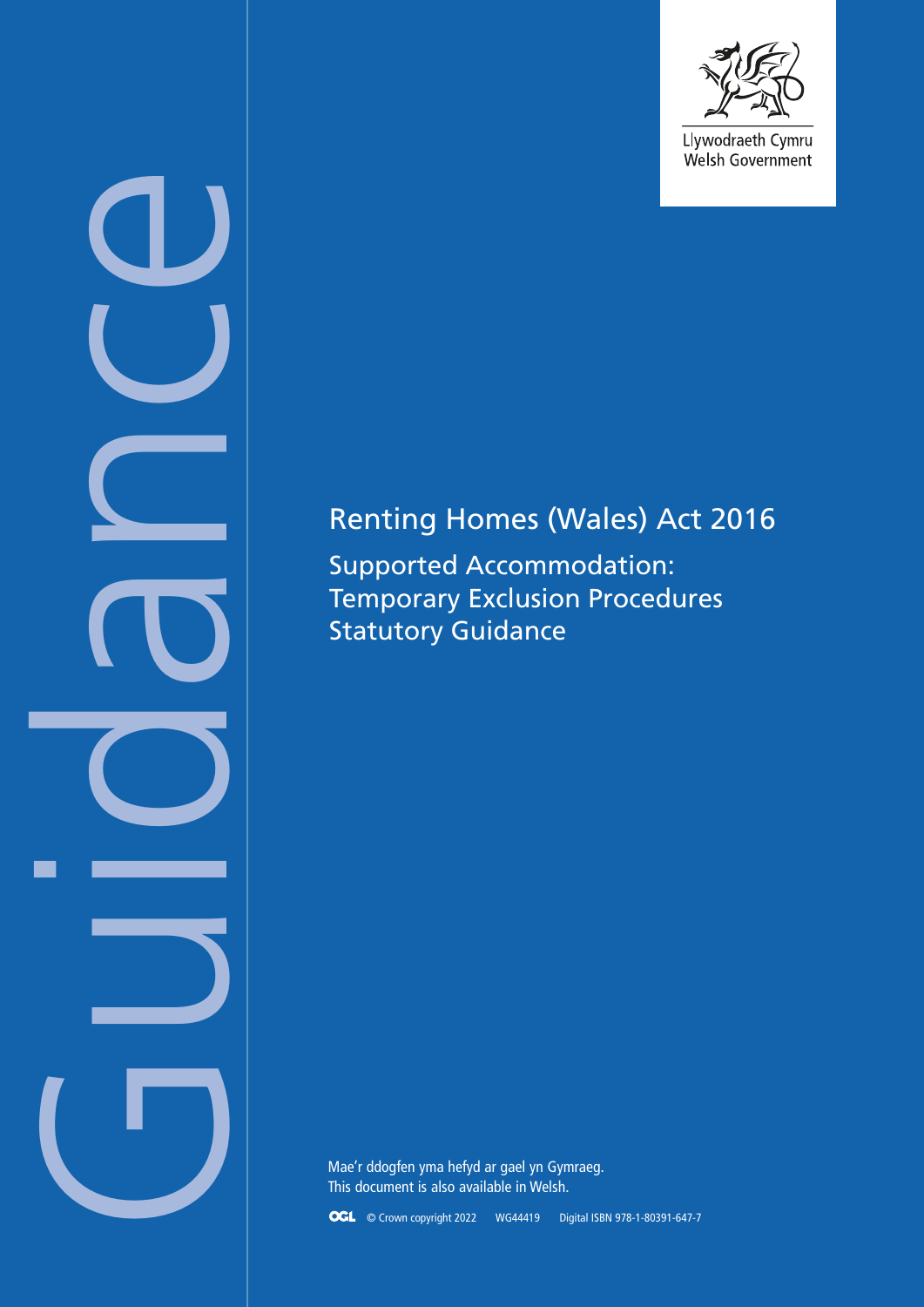# **Guidance for landlords of supported accommodation**

### **Contents**

| Summary                                                 |   |
|---------------------------------------------------------|---|
| Introduction                                            |   |
| <b>Statutory arrangements</b>                           |   |
| Use of temporary exclusions                             | 5 |
| The decision maker                                      | 5 |
| <b>Preventing homelessness</b>                          | 6 |
| The 'lessons learned' review of the temporary exclusion |   |
| Glossary                                                |   |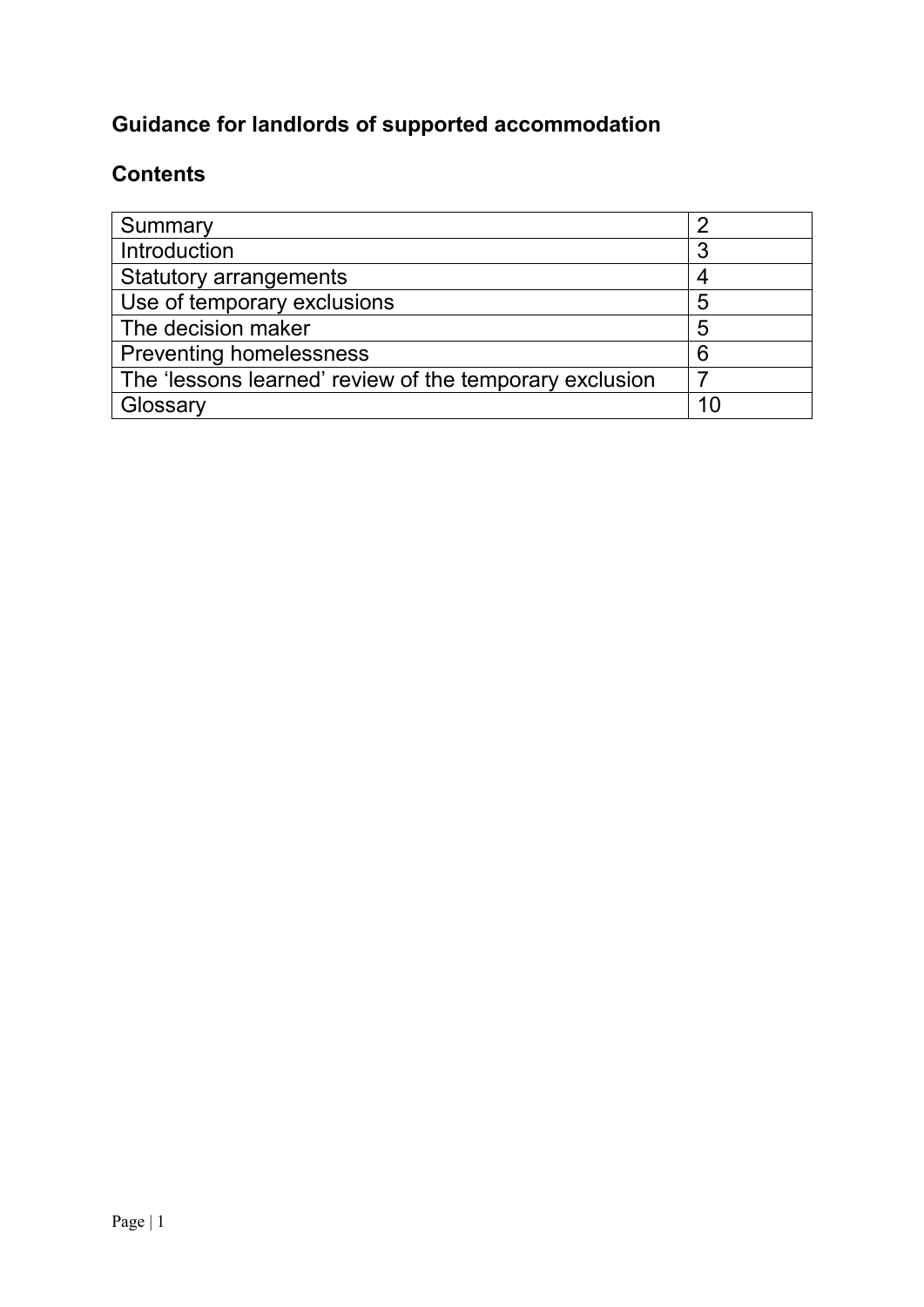#### **Summary**

This statutory guidance is issued under section 146(1) of the Renting Homes (Wales) Act 2016 ("the Act"). Section 146(2) provides that landlords must have regard to it and if they decide to depart from it, they should have cogent reasons for doing so. This guidance is also relevant to Support Providers as defined in the glossary on page 10.

This guidance is intended to assist landlords under supported accommodation contracts in exercising their ability to temporarily exclude the contract-holder from the property for up to 48 hours at a time, and no more than three times in a six-month period.

The Introduction (page 3) sets out the legislative framework which underpins this guidance.

Pages 4 – 9 set out the process the landlord is expected to follow when temporarily excluding a contract-holder, and details the 'lessons learned' review arrangements that should be instigated following a temporary exclusion.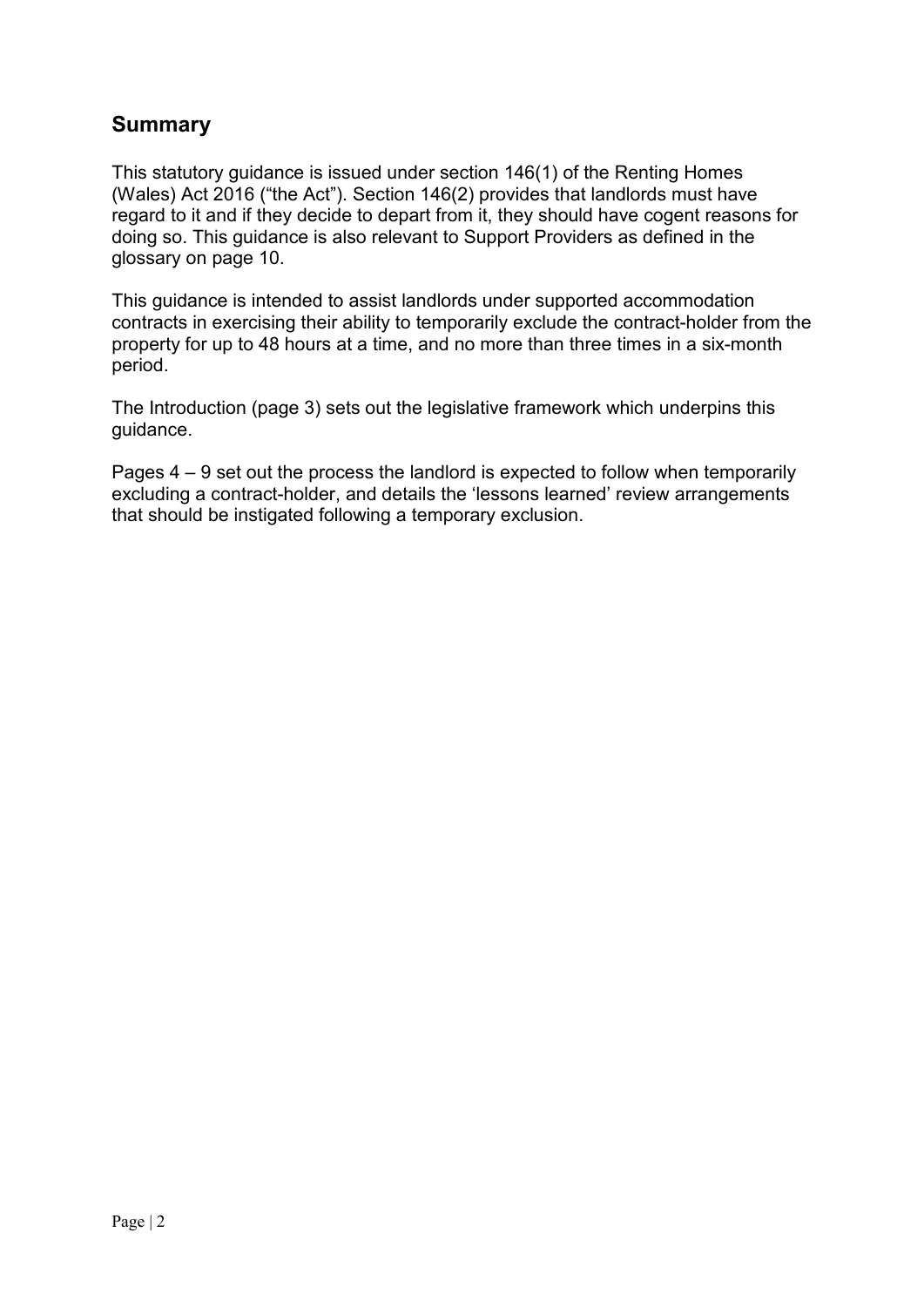#### **1. Introduction**

- 1.1 A landlord of supported accommodation can choose initially to provide a tenancy or licence agreement that is not an occupation contract. However, the landlord can issue a 'secure contract or a 'supported standard contract' immediately if they prefer. However, if the initial tenancy or licence continues beyond the 'relevant period' then it will become an occupation contract automatically at the end of the relevant period (see para 1.5 below).
- 1.2 The 'relevant period' is six months starting from the date of the tenancy or licence. A landlord may extend the relevant period if they have good reason (refer to para 15 of Schedule 2 to the 2016 Renting Homes (Wales) Act), however the period cannot be extended by more than three months on any separate occasion. In addition, the landlord cannot extend the relevant period without the consent of the local housing authority (unless the landlord is a local housing authority).
- 1.3 The landlord must give the tenant or licensee a notice of extension before the relevant period can be extended, and this must be issued at least four weeks before the date that the relevant period would be due to end. We would not expect landlords to make regular use of the power to extend the relevant period, in place of issuing a written statement and occupation contract, and Welsh Government has the power (Schedule 2, Part 5 para 15 (10)) to make regulations about the procedure to be followed in relation to obtaining the consent of the local housing authority.
- 1.4 If the tenant or licensee does not agree with the landlord's decision to extend the relevant period, they may apply to the county court for a review. The application to the court must be made within 14 days of the tenant or licensee receiving the written notice to extend the relevant period.
- 1.5 At the end of the relevant period, the landlord is required to issue an occupation contract, which must be either a 'supported standard contract' or a 'secure contract' if this is preferable, for example, in respect of sheltered accommodation. The supported standard contract is based on the standard contract with the addition of a statutory power relating to temporary exclusion and, if the landlord chooses, a mobility clause.
- 1.6 Where included in a supported standard contract, the mobility clause allows landlords to relocate an individual within a building (see Section 5 below). This may, for example, be used to avoid conflict with the occupier of a neighbouring flat. This can be done without needing to end one contract and start another.
- 1.7 The temporary exclusion power enables landlords, in specific circumstances, to exclude an individual from their accommodation for up to 48 hours, on no more than three occasions in a (rolling) six-month period. This power should only be utilised as a last resort and, wherever possible, the temporary exclusion should be for less than 48 hours (see S145 of the Renting Homes (Wales) Act 2016).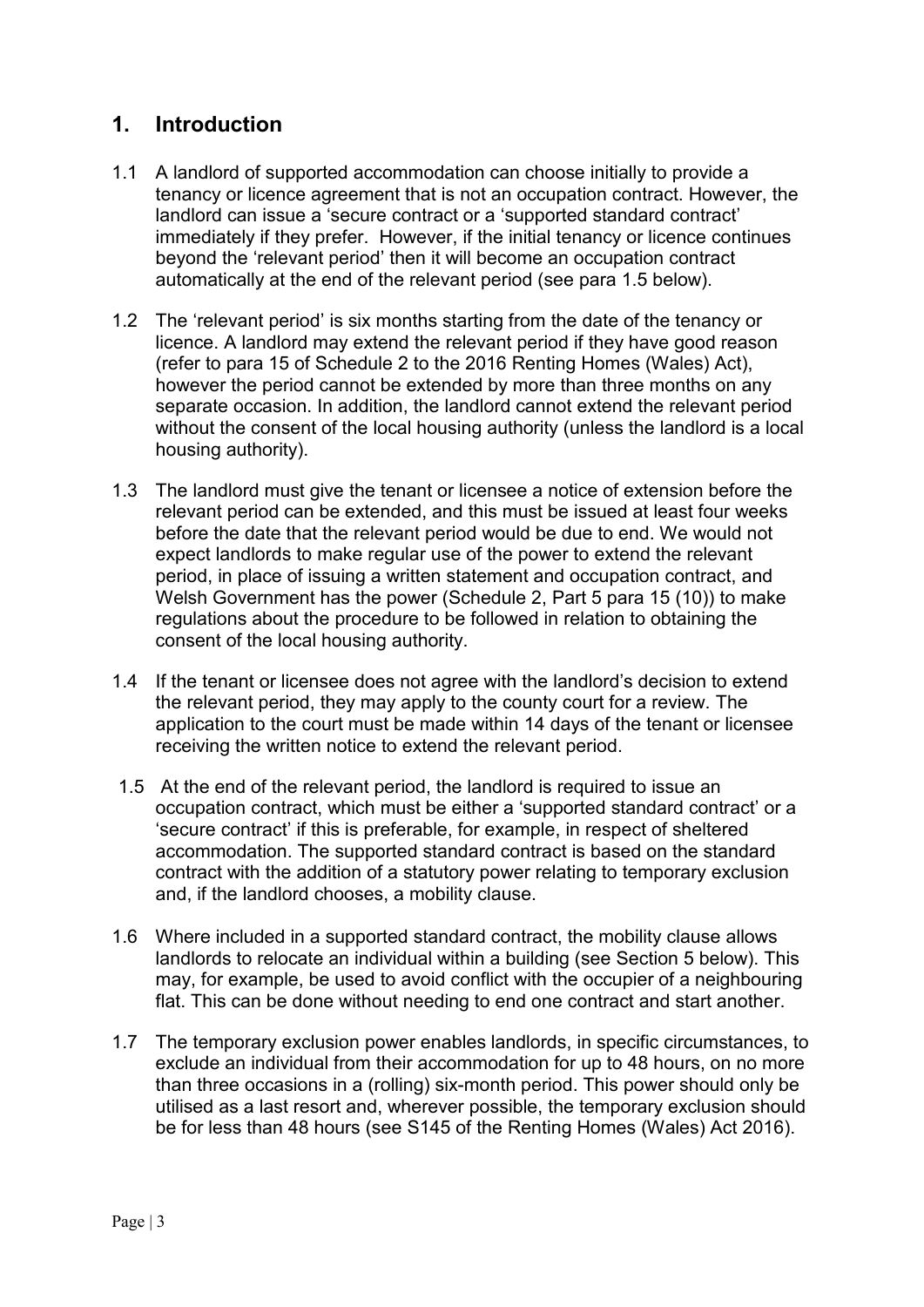- 1.8 A landlord may consider it unnecessary or inappropriate to include a mobility clause and a term relating to temporary exclusion(s) within the supported standard contract, for example, for sheltered housing settings.
- 1.9 Whilst the temporary exclusion term provided for by section 145 of the Act is a fundamental term, the landlord and contract-holder can agree not to incorporate this in the supported standard contract (as its omission would improve the position of the contract-holder, in accordance with section 20 of the Act).
- 1.10 Should the temporary exclusion term be included in a supported standard contract, this guidance provides details of the procedure a landlord should follow to temporarily exclude an individual. In considering a temporary exclusion a landlord should also have regard to any other duties owing to the individual under any relevant law (for example, the Social Services and Wellbeing (Wales) Act 2014).

#### **2. Statutory arrangements**

- 2.1 This guidance applies to the powers set out in section 145 of the 2016 Act.
- 2.2 Section 145 provides that if the landlord of a supported standard contract reasonably believes a contract-holder has behaved in a manner set out in paragraph 2.3 below, the landlord may require the contract-holder to leave the dwelling and not return for a period of up to 48 hours.
- 2.3 The behaviours are:
	- using violence against any person in the dwelling;
	- doing something in the dwelling which creates a risk of significant harm to any person; and
	- behaving in the dwelling in a way which seriously impedes the ability of another resident of supported accommodation provided by the landlord to benefit from the support provided in connection with that accommodation.
- 2.4 The Act provides that the landlord must give the contract-holder a notice setting out the reasons why he or she is required to leave the dwelling, and must do so when requiring him or her to leave or as soon as is reasonably practicable afterwards. A prescribed notice has been developed for this purpose.
- 2.5 The temporary exclusion would also relate to any common parts of the dwelling.
- 2.6 This guidance addresses:
	- the seniority of the person making the decision to exclude;
	- the need to carry out a review of all temporary exclusions made under section 145 and the nature of that review; and
	- the steps the landlord should take to mitigate the potential for the excluded individual to become street homeless for the period of the temporary exclusion.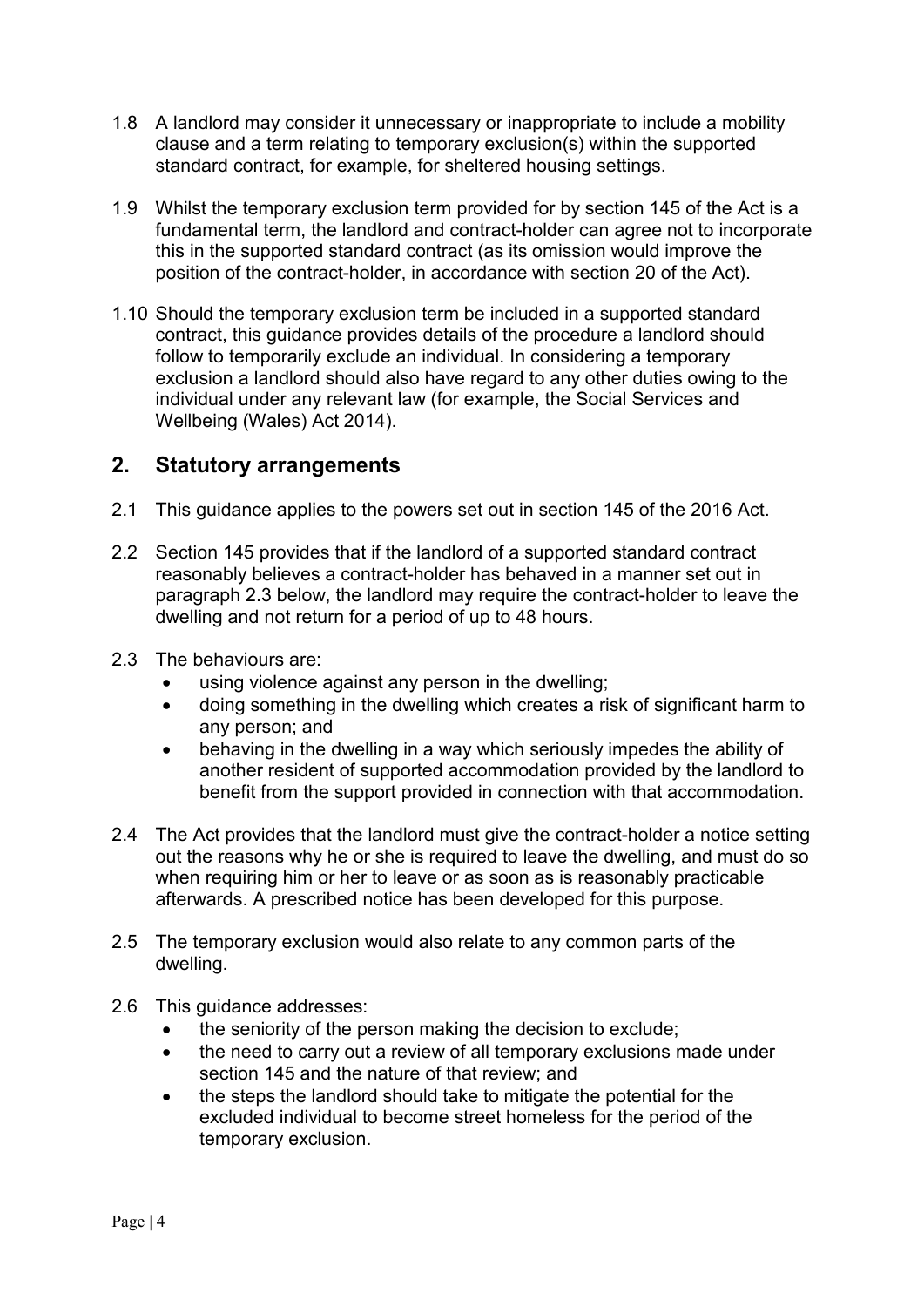#### **3. Use of temporary exclusions**

- 3.1 Temporary exclusions are not intended to be used as a punitive action against a contract holder. They are intended to be used to ensure the safety of fellow residents and staff of a project or to prevent an eviction and allow a contract holder to reflect on their behaviour which has led to the temporary exclusion.
- 3.2 Landlords intending to make use of the temporary exclusion power should have a policy in place regarding its use before the temporary exclusion power can be used. The policy should include the steps landlords will take to avoid the use of temporary exclusions, as well as the arrangements they will put in place to prevent street homelessness in the event of a temporary exclusion.
- 3.3 Landlords must document all steps taken to avoid the need to exercise the temporary exclusion power in order to evidence that the power has in fact been used as a last resort. This documentation will form part of the review process.
- 3.4 The temporary exclusion can take place with immediate effect and the contractholder(s) must leave the dwelling when asked to do so.
- 3.5 By nature of the fact that they are in Supported Accommodation, the contractholders affected by this Guidance are likely to experience a degree of vulnerability. When considering a temporary exclusion, landlords and their representatives should, as far as they are reasonably able, have regard to the housing and support needs of the contract-holder facing temporary exclusion and any risks to their safety, health and wellbeing.

#### **4. The Decision Maker**

- 4.1 The decision to temporarily exclude an individual should be made by a manager or someone who is suitably experienced and senior with responsibility for operational management of the Supported Accommodation. The landlord's temporary exclusion policy should reference the grade or job title which should be held by the person that can make the temporary exclusion decision, bearing in mind that an independent and more senior member of staff should be involved in the review process (see the Lessons Learned Review section for further details).
- 4.2 If a suitably experienced and senior member of staff (as provided for in the landlord's policy) is not available on site when the decision needs to be taken (for example if disturbances occur in the middle of the night or weekends), such a person should remain contactable by staff members using an on call arrangement or be on duty in order to make the decision.
- 4.3 The decision maker should record the temporary exclusion, and the reason for it, in the contract-holder's Support Plan and file an Incident Log at the time of the temporary exclusion as this will be required to inform the 'lessons learned' review. This can be completed by a member of staff on site if the decision maker's authorisation was obtained remotely (e.g. by telephone if the decision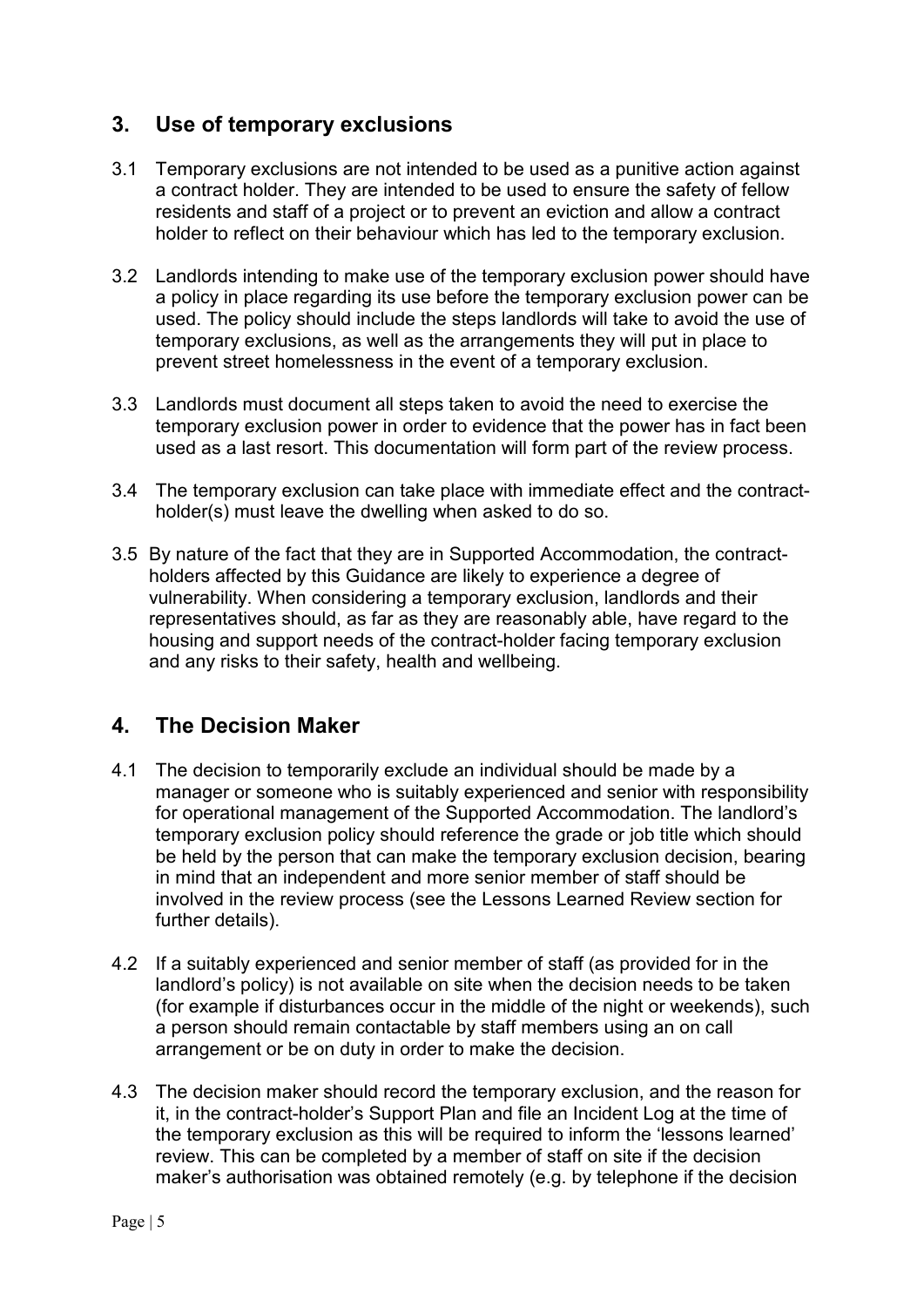maker was off site) and checked and signed by the decision maker upon return. Organisations that do not currently complete Incident Logs routinely should adopt good practice from others within the sector.

#### **5. Preventing Homelessness**

- 5.1 Before exercising the temporary exclusion power, the landlord should first consider whether it is possible / appropriate to relocate the contract-holder within the Supported Accommodation, using the mobility clause (where the occupation contract includes one). This may avoid a temporary exclusion. However, care needs to be taken to ensure that other residents in that vicinity are not likely to be adversely affected by the behaviour of the contract-holder being relocated.
- 5.2 Landlords across the sector should develop strong reciprocal arrangements on a regional basis which would enable individuals who are temporarily excluded to be accommodated by another landlord. These arrangements should be recorded in the landlord's temporary exclusion policy and should also state if provision would be for accommodation only or also the continuation of support services. Such reciprocal arrangements will help to avoid an individual becoming street homeless for the period of the temporary exclusion. Local housing authorities should work with landlords and Support Providers within their area to encourage and facilitate cooperation.
- 5.3 Landlords should also ensure there are good referral systems in place with named contacts in the local authority's Homelessness Advice Service and should establish agreed arrangements with their local Housing Solutions teams on managing temporary exclusions locally. Landlords should alert the Homelessness Advice Service when a contract-holder is excluded. Landlords should also inform, where appropriate, an allocated social worker or support worker, the contract-holder's next of kin and/or probation officer.
- 5.4 An individual being excluded should be provided with written information to enable him or her to access the Homelessness Advice Service and local shelters/hostels. This information should also be explained orally in case of literacy difficulties or should be provided in a format appropriate to the needs of the contract-holder. This information should be regularly reviewed to ensure it remains up to date.
- 5.5 Landlords should develop and establish relationships with named contacts in local hostels and other organisations in order to try to avoid the contract-holder being made homeless for the period of the temporary exclusion.
- 5.6 Landlords should ensure they are aware of how a temporary exclusion, and any subsequent alternative accommodation provision, will impact on the contractholder's housing benefit claim (where applicable). Such information is outside of the remit of this guidance, however further details can be found at [www.gov.uk/housing-benefit/overview.](http://www.gov.uk/housing-benefit/overview)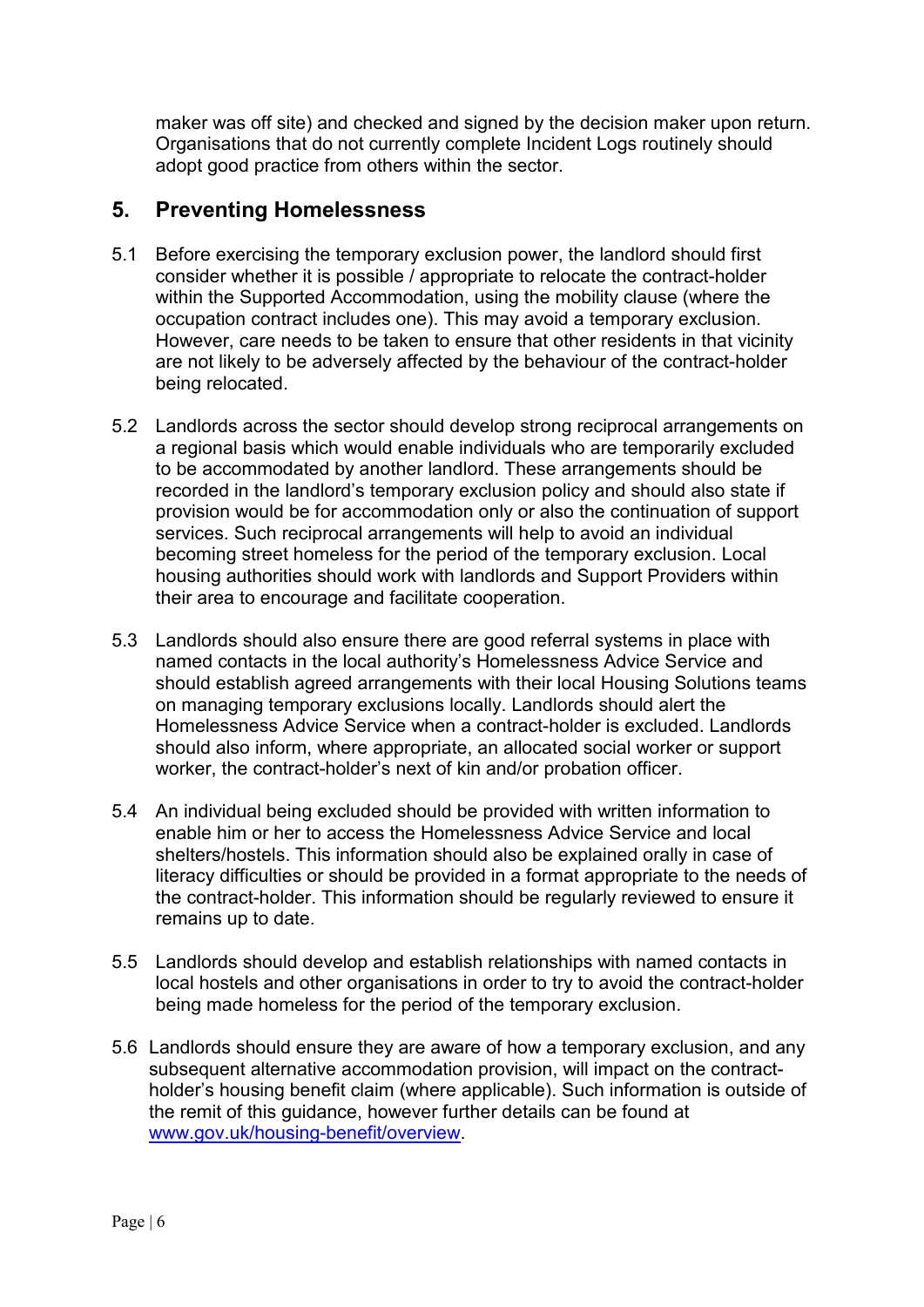- 5.7 It is recognised that, despite best efforts by the landlord and often as a direct result of the behaviour of the contract-holder, there may be instances where it is not possible to arrange for the contract-holder to be temporarily accommodated for the temporary exclusion period. In such instances, the contract-holder may end up being street homeless during the temporary exclusion period. The landlord should provide details in the Support Plan and Incident Log of the efforts made to avoid this situation.
- 5.8 Contract-holders should be advised of the landlord's temporary exclusion policy as soon as they occupy the accommodation. This will help ensure contractholders are aware of the landlord's policy at the earliest opportunity.
- 5.9 Risk assessments should be undertaken with all contract-holders (before or shortly after moving in) and, where sufficient risk (as determined by the landlord) is identified, this should include the identification of safe place(s) the individual can go to in the event of a temporary exclusion.

#### **6. The 'lessons learned' review of the temporary exclusion**

- 6.1 A review of all temporary exclusions should be carried out within 14 days of the temporary exclusion taking place. This will help ensure the circumstances of the incident remain clear in the minds of those concerned but should also allow sufficient time for those involved to consider the matter, in preparation for the review.
- 6.2 The purpose of the review is: to consider the decision to ensure it was appropriate and procedurally correct; to inform future practice; and identify areas where the landlord's temporary exclusion policy may be improved. The review will also provide an opportunity for the excluded individual to contribute any information regarding his or her experience of the temporary exclusion. It should be noted that the review is not an appeals process, and the temporary exclusion cannot be removed from a contract-holder's record.
- 6.3 The review should be a face-to-face meeting. The contract-holder should be offered the opportunity to attend the review (for example, to present his or her case if he or she believes the temporary exclusion was not justified), and must be provided with at least one week's notice of the date of the review meeting. The contract-holder should be allowed to present oral or written evidence to the review panel and should be signposted to advocacy services (e.g. Citizens Advice Cymru, Shelter Cymru, support workers not connected with the accommodation or drug or alcohol charities) to help him or her submit such evidence. The contract-holder should also be informed that he or she can be accompanied at the review meeting by a friend, family member or other person (e.g. Citizens Advice Cymru or Shelter Cymru adviser).
- 6.4 The membership of the review panel is not prescribed in this guidance but should be set out in the landlord's temporary exclusion policy. However, it should include: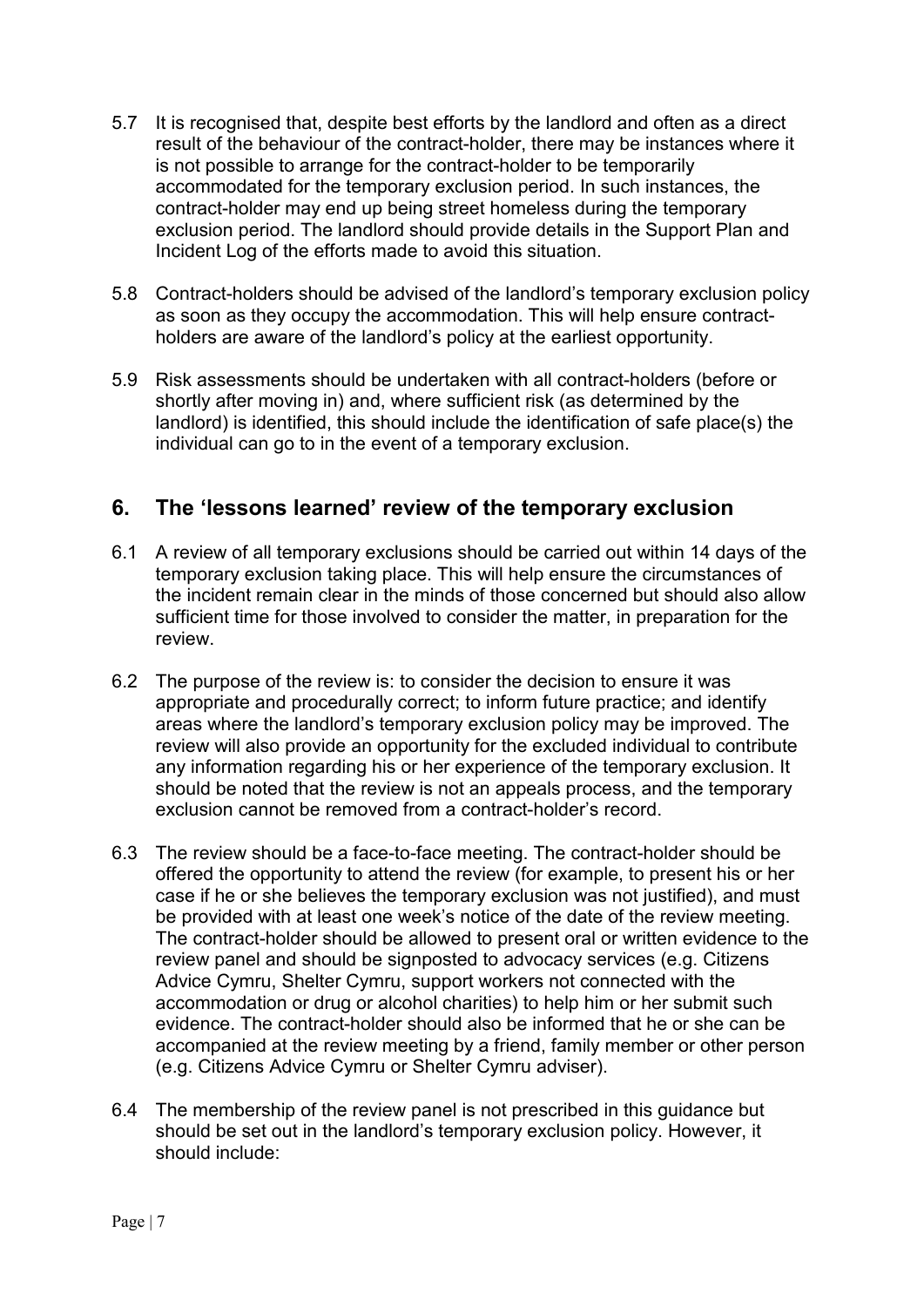- a person (A) who is more senior than the person who took the temporary exclusion decision, who has the authority to change or update the landlord's temporary exclusion policy and practices and who was not involved in the decision-making process;
- another independent person (B) from within the organisation who was not involved in the decision-making process; and
- a representative (C) from the local housing authority wherever possible.
- 6.5 The review should consider the following matters, as appropriate:
	- who made the temporary exclusion decision and his or her seniority and training/experience to do so;
	- whether there is evidence of unacceptable behaviour by the contractholder;
	- whether the behaviour was serious enough to justify the temporary exclusion;
	- whether the contract-holder was informed of the temporary exclusion policy at the start of the occupation contract;
	- whether it was reasonable to exclude and whether all circumstances were taken into account, including appropriate alternative measures;
	- whether consideration was given to relocate the contract-holder elsewhere within the supported accommodation scheme (if the occupation contract contains a mobility clause) as a means of avoiding a temporary exclusion;
	- after taking the decision to temporarily exclude the contract-holder, whether consideration was given to placing the contract-holder in another suitable supported accommodation scheme, for the period of the temporary exclusion, as a means of preventing the contract-holder from being homeless;
	- what, if any, threat was posed to other residents and staff;
	- the number and details of any previous temporary exclusions relating to the same contract-holder;
	- whether the police were called;
	- whether the contract-holder was able to be rehoused by the landlord, or another Support Provider during the period of the temporary exclusion;
	- whether the contract-holder was referred to the local authority's Homelessness Advice Service;
	- whether emergency accommodation was provided;
	- where the contract-holder resided for the temporary exclusion period;
	- whether, and when, the contract-holder was provided with a notice detailing the reasons for the temporary exclusion;
	- whether the Incident Log was properly completed;
	- whether the landlord's policy on temporary exclusions was correctly followed; and
	- whether there is an opportunity to improve the landlord's policy following the incident.
- 6.6 A standard form (see annex one) should be completed to record the review meeting and this should be signed off by the person chairing the review. The completed form should provide full details about the outcome of the review and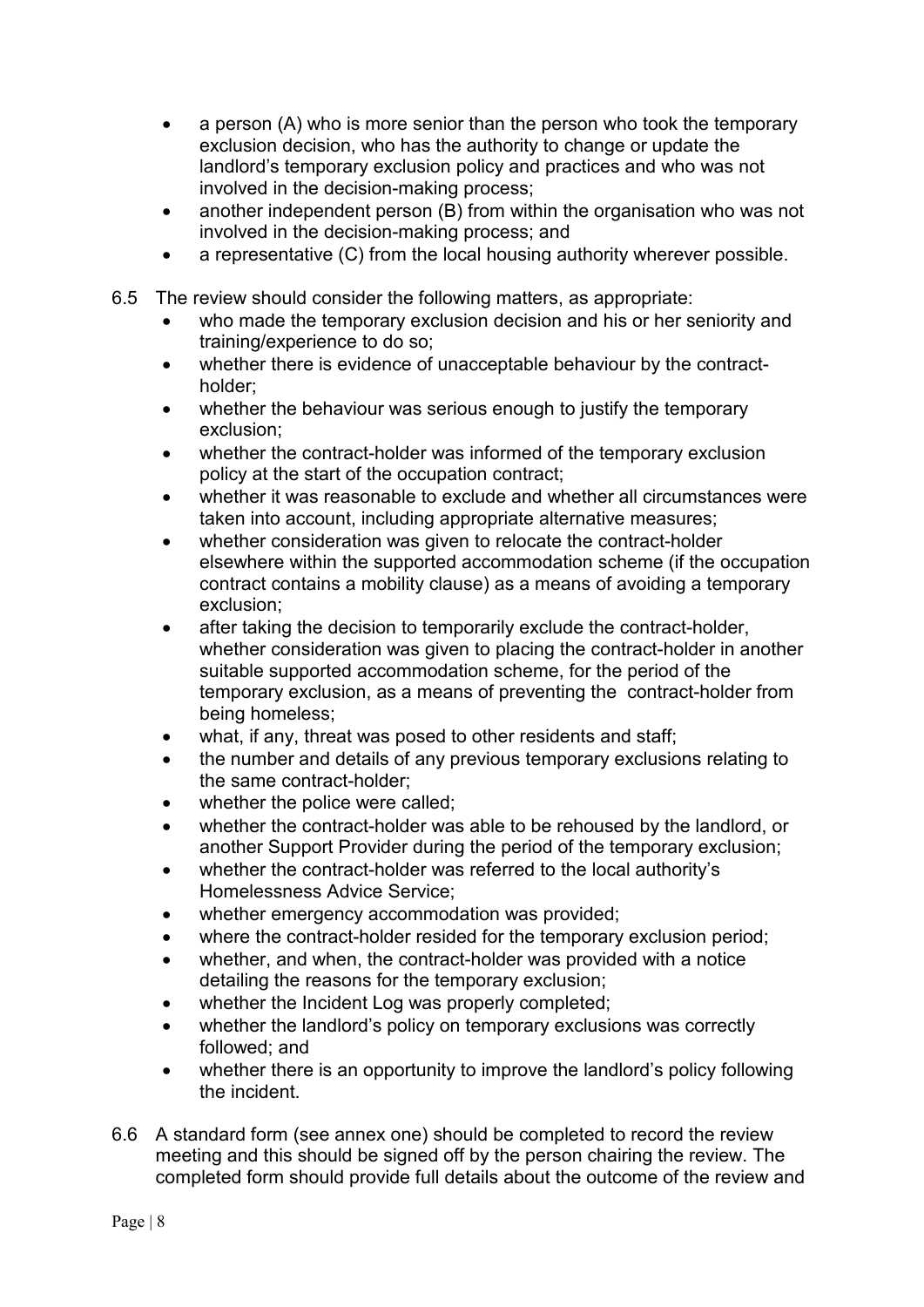whether the landlord's temporary exclusion policy or practices have been changed or updated as a result of the review. It should also record the number of previous temporary exclusions relating to the contract-holder and when they took place.

- 6.7 Where the number of temporary exclusions has reached the maximum of three within a six month period, this should be recorded on the contract-holder's Support Plan. No further temporary exclusions can be made until the passage of time means the maximum of three temporary exclusions in any six month period would not be breached.
- 6.8 Equality and diversity information should also be recorded on the form. The landlord should periodically review all temporary exclusions to help ensure equality principles are not being breached.
- 6.9 The form should be held on file in accordance with the retention policy of each organisation. However, this period should be at least twelve months, in order to help ensure the maximum number of temporary exclusions is not breached.
- 6.10 A copy of the form or, subject to agreement with the relevant local authority, a summary version of it, should be sent to the local authority's Supporting People Team and Homelessness Advice Team. The Local Authority is responsible for monitoring trends from the information provided and taking action as and when deemed appropriate. This intervention process is not specified in this guidance but Local Authorities should have a monitoring and engagement policy in place to intervene should it have any concerns regarding any emerging trends. Supporting People teams should also be making use of temporary exclusions monitoring data when commissioning services.
- 6.11 A copy of the form should also be issued to the contract-holder. The behaviour that resulted in a temporary exclusion and the outcome of the subsequent review meeting should be picked up in future support sessions so that individuals have support to address the behaviour and avoid the potential for further temporary exclusions.
- 6.12 A quarterly statistical return should be submitted to the local authority. This should set out the total number of temporary exclusions and the reasons for them, categorised according to the behaviours set out at section 2.3. The return should include a breakdown of the equality and diversity characteristics of those contract-holders excluded. The format of the quarterly return is not prescribed and is for each landlord to agree with the local authority. The Supporting People Information Network and the Homelessness Network may wish to develop a Wales wide form.